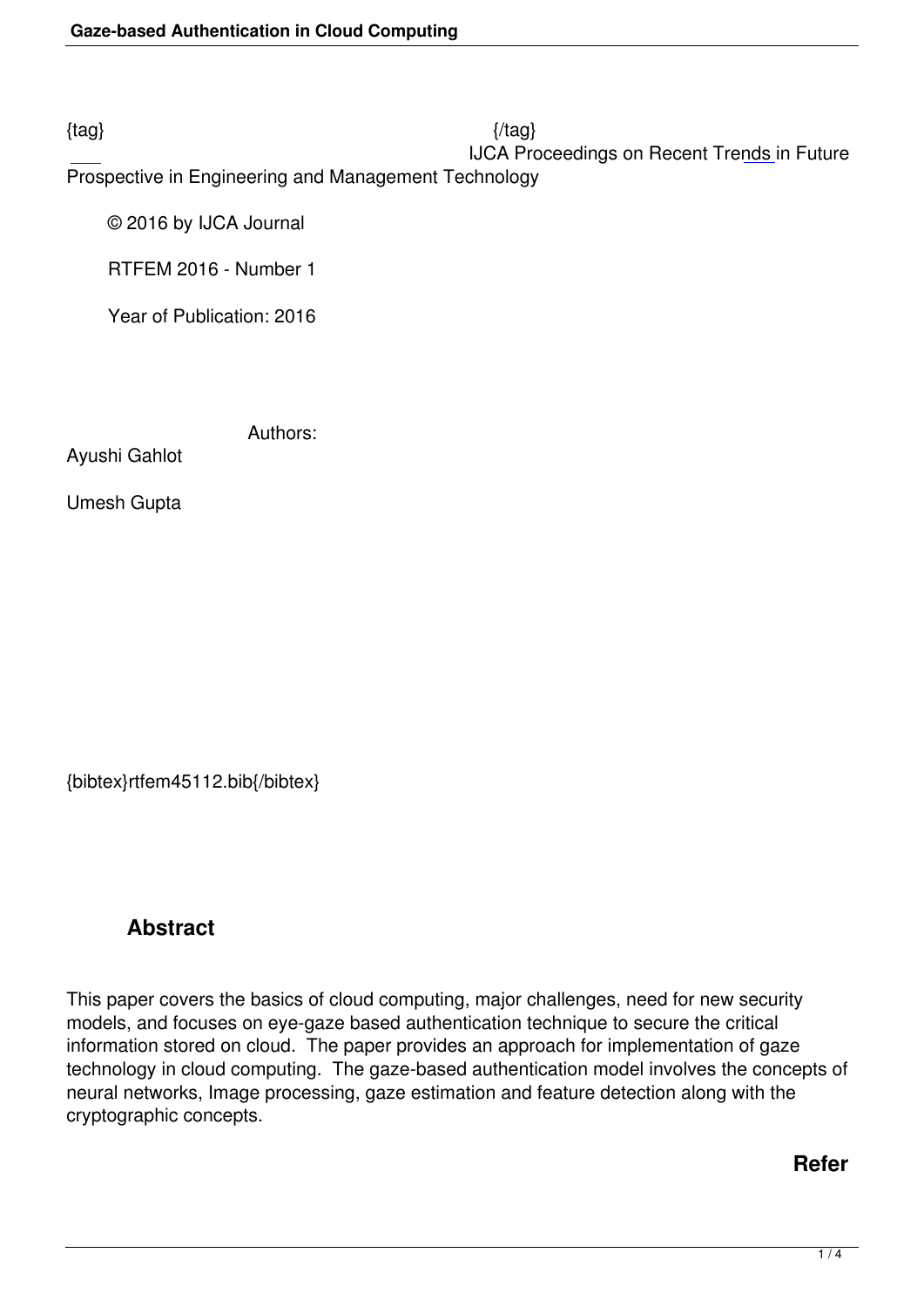#### **ences**

 - D. Catteddu and G. Hogben. Cloud Computing: Ben¬efits, Risks and Recommendations for Information Se¬curity. ENISA, 2009.

H. Takabi, J. B. D. Joshi, and G. -J. Ahn. SecureCloud: Towards a Comprehensive Security Framework for Cloud Computing Environments. Proc. 1st IEEE Int&apos: I Workshop Emerging Applications for Cloud Computing, IEEE CS Press, 2010, pp. 393–398.

Bonneau, J., Herley, C., van Oorschot, P., and Stajano, F., The quest to replace passwords: A framework for comparative evaluation of web authentication schemes, IEEE Symposium on Security and Privacy (SP), 2012, pages 553-567.

Phiri, J., Zhao, T. -J., and Agbinya, J., Biometrics, device metrics and pseudo metrics in a multifactor authentication with artificial intelligence, 6th International Conference on Broadband and Biomedical Communications (IB2Com), 2011, pages 157-162

Maeder, A. J. and Fookes, C. B., A visual attention approach to personal identification. In Faculty of Built Environment and Engineering; School of Engineering Systems, 2003, pages 1-7.

Yang, C., Sun, J., Liu, J., Yang, X., Wang, D., and Liu, W, A gray difference-based pre-processing for gaze tracking, IEEE 10th International Conference on Signal Processing (ICSP), 2010, pages 1293-1296.

 - Liang, Z. , Tan, F. , and Chi, Z. , Video-based biometric identification using eye tracking technique, IEEE International Conference on Signal Processing, Communication and Computing (ICSPCC), 2012, pages 728-733.

 - Corcoran, P. , Nanu, F. , Petrescu, S. , and Bigioi, P. , Real-time eye gaze tracking for gaming design and consumer electronics systems. IEEE Transactions on Consumer Electronics, 2012, pages 347-355.

Mei, Z., Liu, J., Li, Z., and Yang, L. Study of the eye-tracking methods based on video, Third International Conference on Computational Intelligence, Communication Systems and Networks (CICSyN), 2011, pages 1-5.

 - Viola, P. and Jones, M. , Rapid object detection using a boosted cascade of simple features. In Proceedings of IEEE Computer Society Conference on Computer Vision and Pattern Recognition, 2001, volume 1, pages I-511-I-518 vol. 1.

Viola, P. and Jones, M., Robust real-time face detection. In Eighth IEEE International Conference on Computer Vision, 2001. ICCV 2001. Proceedings, volume 2, pages 747-747.

Majumder, A., Behera, L., and Subramanian, V. Automatic and robust detection of facial features in frontal face images. In UkSim 13th International Conference on Computer Modelling and Simulation (UKSim),2011, pages 331-336.

De Luca, A., Weiss, R., and Drewes, H., Evaluation of eye-gaze interaction methods for security enhanced PIN-entry. In Proceedings of the 19th Australasian conference on Computer-Human Interaction: Entertaining User Interfaces, 2007, page 199202, New York, NY, USA. ACM.

 - Xiaoyuan, S. , Z. Ying, et al. ,Graphical passwords: a survey. Computer Security Applications Conference, 21st Annual,2005.

Wei-Chi, K. and T. Maw-Jinn,A Remote User Authentication Scheme Using Strong Graphical Passwords. Local Computer Networks, 2005. 30th Anniversary.

Masrom, M., F. Towhidi, et al., Pure and cued recall-based graphical user authentication. Application of Information and Communication Technologies, 2009. AICT 2009.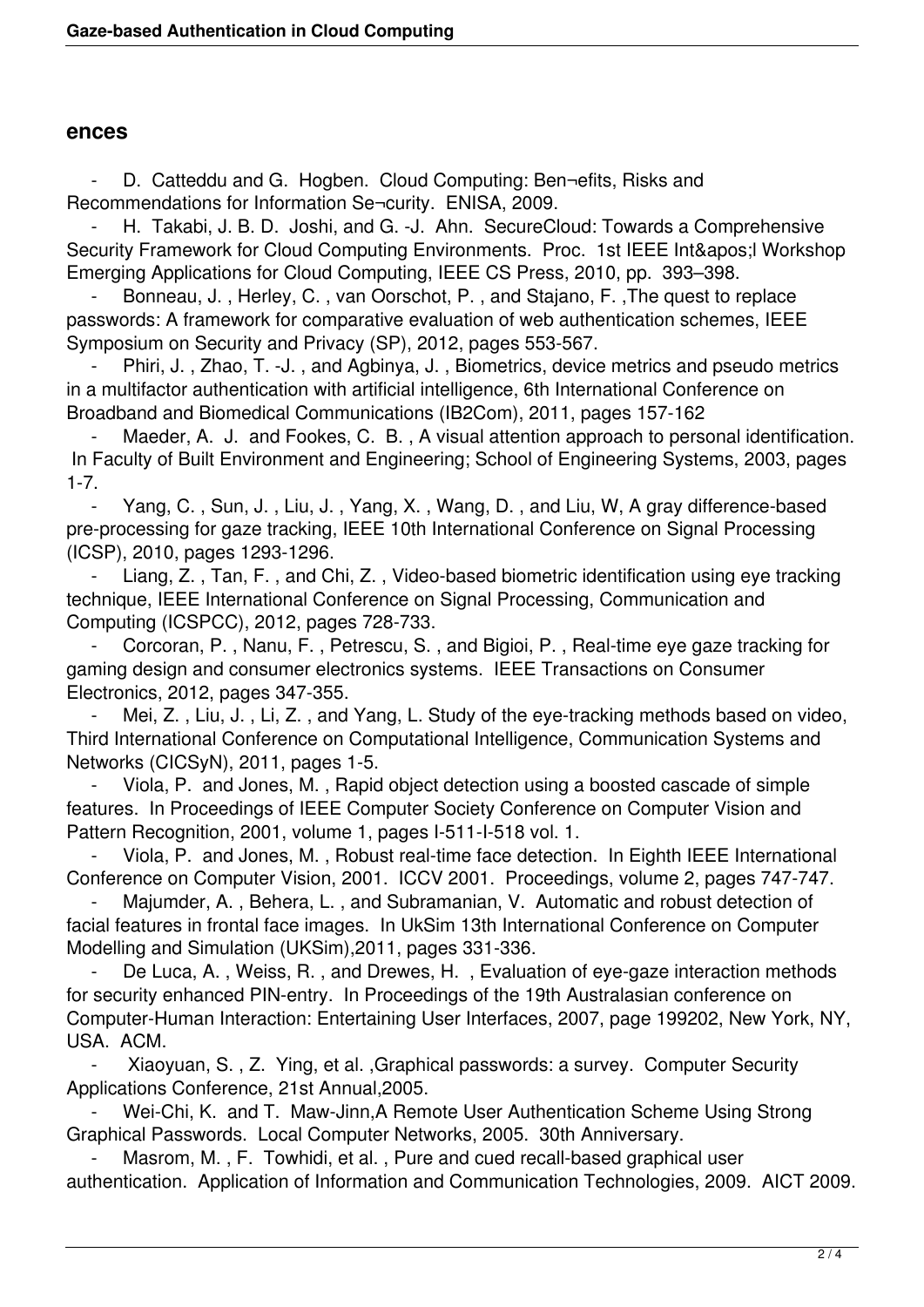International Conference.

 - S. Wiedenbeck, J. Waters, J. C. Birget, A. Brodskiy, N. Memon. PassPoints: Design and longitudinal evaluation of a graphical password system. International J. of Human-Computer Studies (Special Issue on HCI Research in Privacy and Security), 63 (2005) 102-127.

 - Almuairfi, S. , Veeraraghavan, P. , and Chilamkurti, N. , IPAS: implicit password authentication system. In IEEE Workshops of International Conference on Advanced Information Networking and Applications (WAINA), 2011, pages 430-435.

D. V. Klein. Foiling the Cracker: A Survey of, and Improvements to, Password Security. Proc. Second USENIX Workshop Security, 1990.

Huang, X., Xiang, Y., Chonka, A., Zhou, J., and Deng, R. -H., A generic framework for three-factor authentication: Preserving security and privacy in distributed systems. IEEE Transactions on Parallel and Distributed Systems, 2011,pages 1390-1397.

Freier, A. O., Karlton, P., Kocher, P. C. The SSL Protocol, Version 3.0. INTERNETDRAFT (November 1996)

Mao, W. B. : An Identity-based Non- interactive Authentication Framework for Computational Grids, May 29 (2004)

Lim, H. W., Robshaw, M.: A dynamic key infrastructure for GRID. In: Sloot, P. M. A., Hoekstra, A. G. , Priol, T. , Reinefeld, A. , Bubak, M. (eds. ) EGC , LNCS, vol. 3470, pp. 255–264. Springer, Heidelberg (2005)

Hongwei Li, Yuanshun Dai, Ling Tian, Haomiao Yang. Identity-Based Authentication for Cloud Computing, M. G. Jaatun, G. Zhao, and C. Rong (Eds. ): CloudCom , LNCS 5931, pp. 157–166, 2009. © Springer-Verlag Berlin Heidelberg.

Mao, Z., Florencio, D., and Herley, C., Painless migration from passwords to two factor authentication. In IEEE International Workshop on Information Forensics and Security (WIFS),2011, pages 1-6.

**Index Terms** 

Computer Science **Distributed Systems** 

#### **Keywords**

 Cloud Computing Iaas Paas Saas Static Dynamic Gaze Estimation Image Processing

Feature Detection